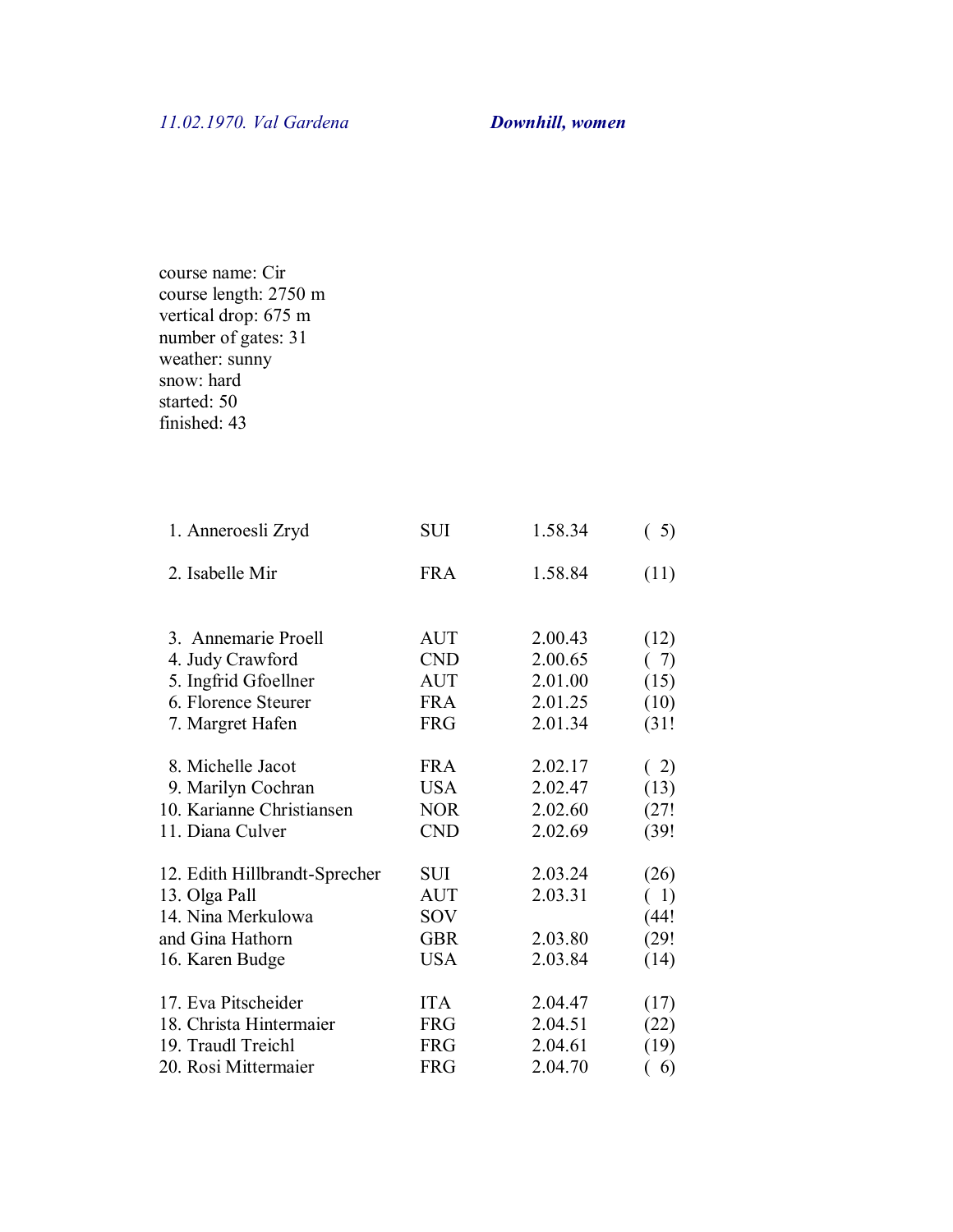| 21. Barbara Cochran<br>22. Conchita Puig | <b>USA</b><br><b>SPA</b> | 2.04.71<br>2.04.89 | (18)<br>(25) |
|------------------------------------------|--------------------------|--------------------|--------------|
| 23. Felicity Field                       | <b>GBR</b>               | 2.05.79            | (30)         |
| 24. Kari-Anne Ruud                       | <b>NOR</b>               | 2.06.01            | (21)         |
| 25. Martha Buehler                       | <b>LIE</b>               | 2.06.20            | (20)         |
| 26. Clotilde Fasolis                     | <b>ITA</b>               | 2.06.45            | (24)         |
| 27. Mitsuyo Nagumo                       | JAP                      | 2.07.18            |              |
| 28. Nuria Puig                           | <b>SPA</b>               | 2.07.24            |              |
| 29. Draga Zuraj                          | <b>YUG</b>               | 2.09.13            |              |
| 30. Mirjam Cunninkova                    | <b>TCH</b>               | 2.09.31            |              |
| 31. Paula Canerva                        | AND                      | 2.09.98            |              |
| 32. Svetlana Isakova                     | <b>SOV</b>               | 2.10.29            |              |
| 33. Monserrat Bofil                      | <b>SPA</b>               | 2.10.57            |              |
| 34. Eveline De Weger                     | <b>NED</b>               | 2.11.35            |              |
| 35. Harue Okitsu                         | <b>JAP</b>               | 2.11.87            |              |
| 36. Valentine Iliffe                     | <b>GBR</b>               | 2.11.99            |              |
| 37. Dimitrinka Dimitrova                 | <b>BUL</b>               | 2.12.20            |              |
| 38. Kaye Gadsden                         | AUS -                    | 2.12.34            |              |
| 39. Kerry Walker                         | <b>AUS</b>               | 2.13.04            |              |
| 40. Irena Viaene                         | ARG                      | 2.13.12            | (50)         |
| 41. Maria Klisurska                      | <b>BUL</b>               | 2.13.46            | (53)         |
| 42. Betsy Clifford                       | <b>CND</b>               | 2.15.47            | 4)           |
| 43. Karin Van Elderen                    | <b>NED</b>               | 2.16.14            | (52)         |

## DNS:

Miyuki Katagiri JAP (35);

## DNF:

 Judy Nagel USA (3), Francoise Macchi FRA (8), Wiltrud Drexel AUT (9), Divina Galica GBR (23), Laurie Kreiner CND (28), Tanja Cizej YUG (38).